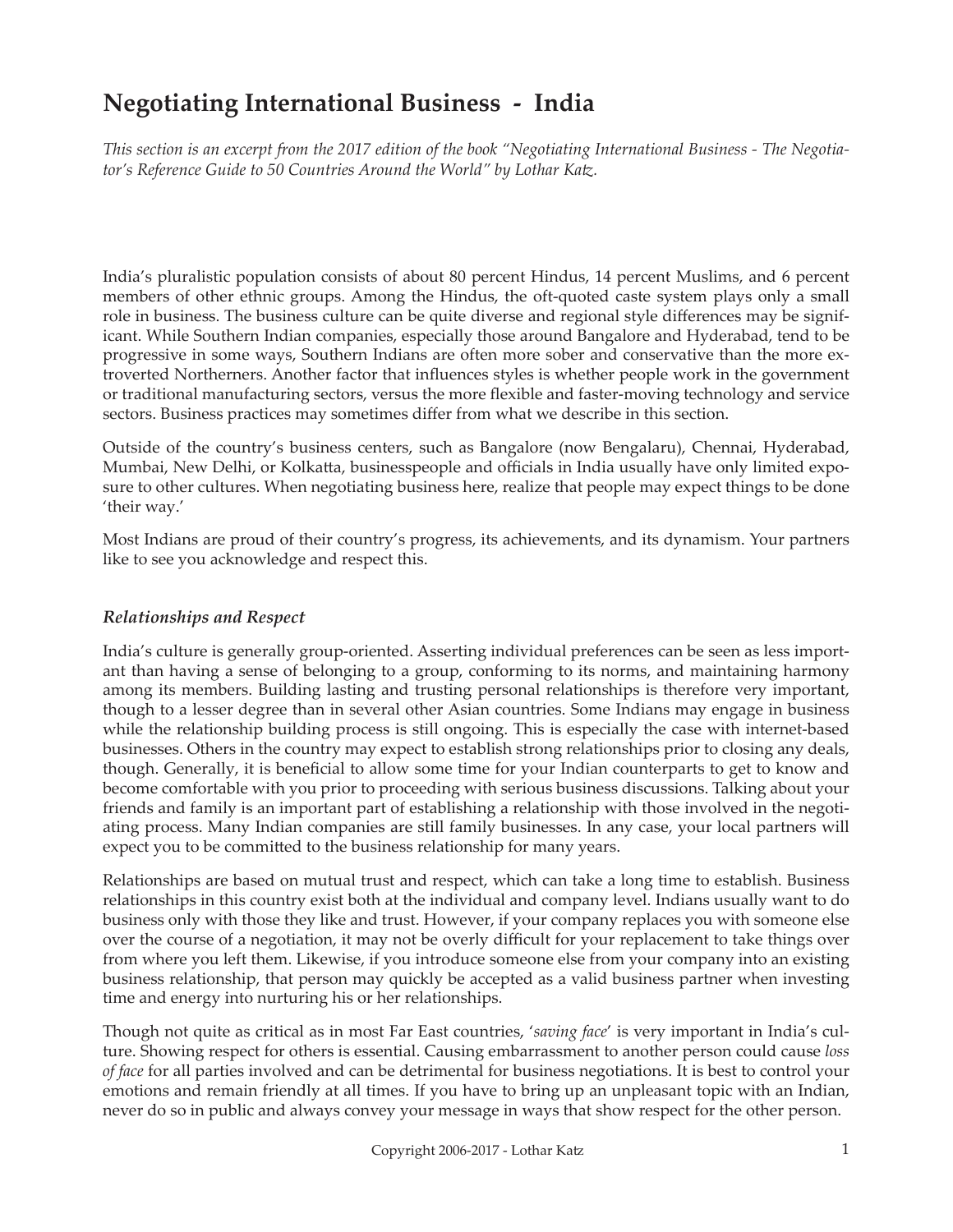Indians are usually very friendly and polite. They prefer to do business with others who treat them with deference and genuinely like them, and it is important to demonstrate similar behaviors yourself. These factors do not affect anybody's determination to reach business goals, though, and your counterparts will patiently and persistently pursue their objectives. It is in your best interest to do the same.

In Indian business culture, the respect a person enjoys depends primarily on his or her age, status, and rank. There is also a deep respect for university degrees. Within family-run businesses, there is a common belief that 'outsiders' are not to be trusted. The head of the family may even keep information from family members. Admired personal traits include friendliness and sociability, flexibility, humility, compassion, resilience, and an ability to find common ground between opposing positions.

### *Communication*

Although Hindi is the official language across all of India, many of its states have different local languages, some more than one. Almost all businesspeople speak English well. However, it is advisable to speak in short, simple sentences and avoid using jargon and slang.

Unless they hold senior positions, Indians, especially those in the southern and western parts of the country, usually speak in quiet, gentle tones. At times, they may even appear shy. Do not mistake this for a lack of confidence. Their reticence and humility only reflect their politeness and respect for others. Loud and boisterous behavior is often perceived as a lack of self-control. Loudness may also be equated with dishonesty. However, positive emotions may be shown openly. Indians generally converse while standing around three feet apart.

Because being friendly is so important in this culture, communication is generally indirect. When responding to a direct question, Indians may answer 'yes' only to signal that they heard what you said, not that they agree with it. Open disagreement and confrontation are best avoided, so you may not hear a direct 'no.' Instead, you may receive seemingly ambiguous answers, such as 'I am not sure,' 'we will think about it,' 'this will require further investigation,' or 'yes, but…' Each of these could mean 'no,' as does a 'yes' that sounds hesitant or weak. Use a similarly indirect approach when dealing with Indians, as they could perceive you as rude and pushy if you are being overly direct. Polite nods and smiles do not always signal agreement. Instead, they help preserve a friendly atmosphere. It is in your best interest to give feedback in a positive and constructive spirit while masking any negative feelings with a smile.

An Indian who considers you a superior may hesitate to give you direct feedback. Instead, the person may tell you what he or she thinks you want to hear, especially when others are around. This is a way to save *face* for you and the individual. Similarly, if asked to give constructive feedback, people may resort to highlighting only the positives, in which case you should listen carefully for what is *not* being said. Candid comments and criticism may only be conveyed in private, and often indirectly through a third party. Similarly, it can be effective to deliver negative responses to your negotiation counterparts through a third party, which is a more *face*-saving way. Respect levels of hierarchy when doing so, since Indians may take it very negatively if you seem to be going around the chain of command.

Gestures and body language are usually much more extensive in India than in most other Asian countries. However, avoid physical contact with other people except for handshakes. Though elderly people may sometimes do so as a blessing, you should avoid touching someone's head, even with children. Hindus and Muslims consider the left hand unclean, so use it only if inevitable. When pointing at people, use your chin rather than a finger or your whole hand. Southern Indians sometimes shake their heads in a movement similar to the western 'no' when they are signaling 'yes.' While Indians may make frequent eye contact with peers, looking away is generally a sign of respect and does not convey insincerity or dishonesty.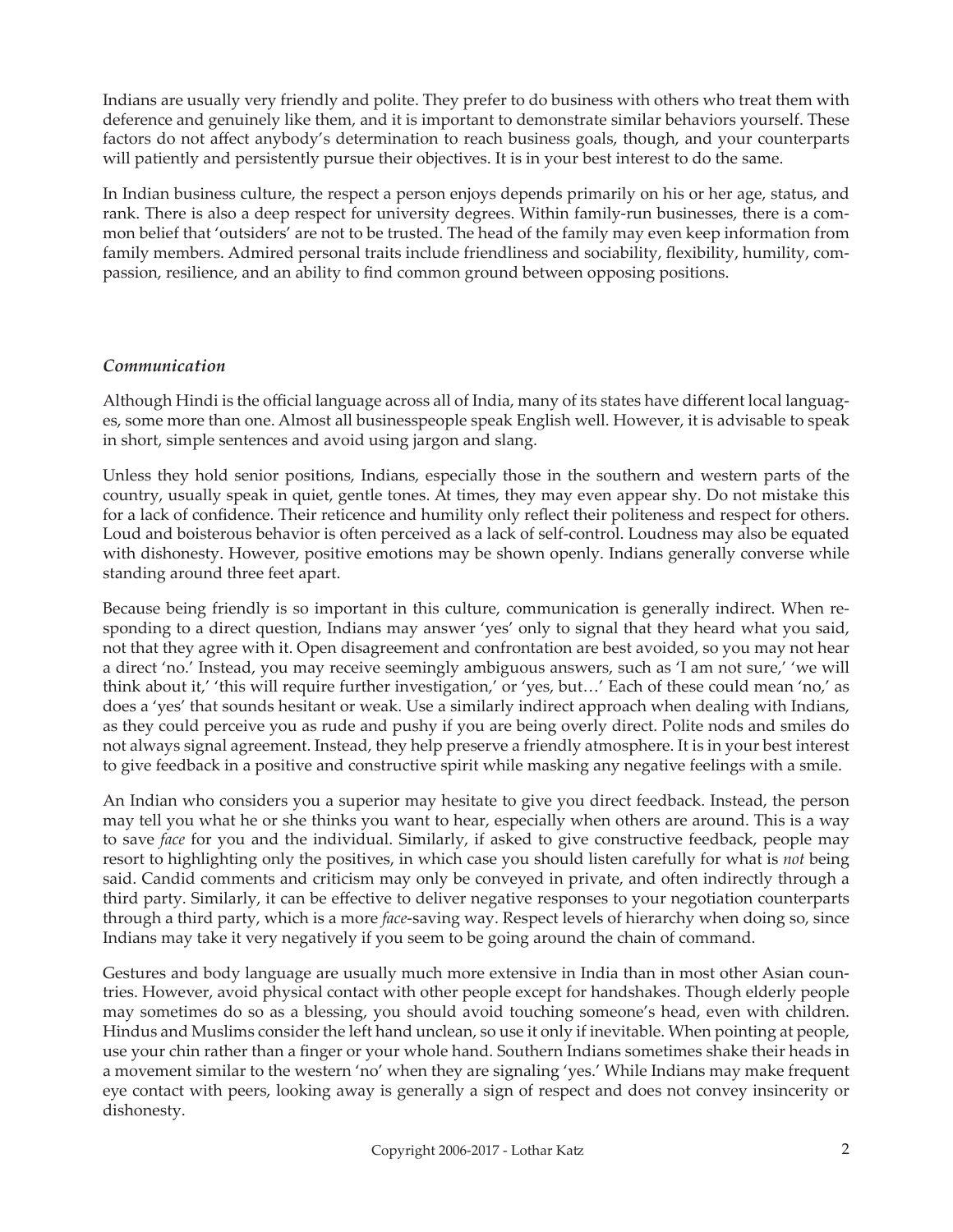# *Initial Contacts and Meetings*

Before initiating business negotiations in India, it is highly advantageous to identify and engage a local intermediary, especially if you represent a small company. This person will help bridge the cultural and communications gap and maneuver within India's intricate bureaucracy, getting the necessary papers signed and stamped.

Negotiations in India may be conducted by individuals or teams of negotiators. Teams should be well aligned, with roles clearly assigned to each member. Changing a team member could require the relationship building process to start over and should be avoided.

If possible, schedule meetings at least four weeks in advance. Agreeing on an agenda upfront is useful, even though it may not be strictly followed. While meetings may start considerably late, Indians generally expect foreign visitors to be punctual. Avoid being more than 10 to 15 minutes late. It is best to be on time, as Indians are generally impressed with punctuality.

Many Southern Indians do not use family names. Use *Mr./Ms.* plus their first name. Muslims, Sikhs, and others have many variations of naming patterns. It is often best to ask people politely how to address them correctly. In that case, make sure you do the same for your own name. Academic and professional titles are very important and highly valued by Indians. Always use them when addressing a person who carries one. Introduce and greet older people first. The traditional Indian greeting is the *namaste* (putting both hands together in a prayer-like gesture). Foreigners are not expected to follow this custom, so accompany your introductions with light handshakes using the right hand. Men should wait for women to initiate handshakes. Some Indian women may not want to make physical contact with men, in which case it is best to just nod and smile, or join your hands together in a *namaste*.

After introductions, offer your business card to everyone present. It is not necessary to have it translated into an Indian language. Show advanced degrees on your card and make sure that it clearly states your professional title, especially if you have the seniority to make decisions. Present your card with your right hand, with the print facing the recipient. Similarly, accept others' cards using only the right hand. When presenting your card, ensure that it faces the recipient. Smile and keep eye contact, then take a few moments to look at the card you received. Next, place it on the table in front of you or into your card case.

Meetings start with some small talk intended to establish personal rapport. This may include some personal questions about your family and allows participants to become personally acquainted. It is important to be patient and let the Indian side set the pace. People enjoy some friendly humor, but avoid appearing sarcastic or cynical.

The primary purpose of the first meeting is to get to know each other. Business may be discussed, but do not try to hurry along with your agenda. It is unrealistic to expect initial meetings to lead to straight decisions.

Presentation materials should be attractive, with good and clear visuals. Indians are often impressed with technical expertise. Having your English-language handout materials translated to Hindi or another Indian language is usually not required.

# *Negotiation*

**Attitudes and Styles -** In India, the primary approach to negotiating is to employ distributive and contingency bargaining. While the buyer is in a superior position, both sides in a business deal own the responsibility to reach agreement. They expect long-term commitments from their business partners and will focus mostly on long-term benefits. Although the primary negotiation style is somewhat competitive, Indians nevertheless value long-term relationships and look for win-win solutions. They may occasionally appear to be pursuing a win-lose approach, in which case it pays to help them focus on mutual benefit. However, avoid being confrontational.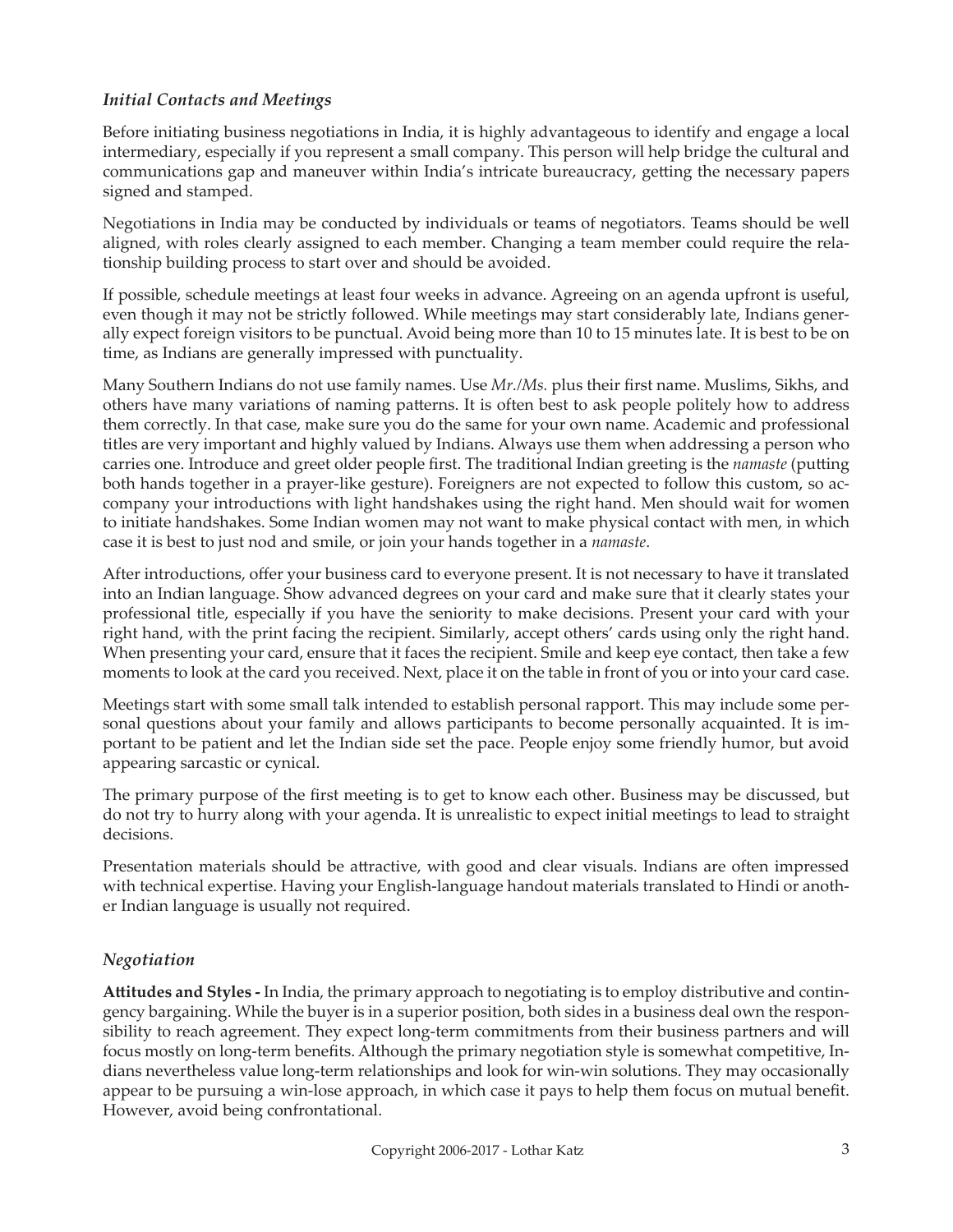Should a dispute arise at any stage of a negotiation, you may be able to reach resolution through showing friendliness, respect, and willingness to compromise. Show your commitment to the relationship and refrain from using logical reasoning or becoming argumentative since this will only make matters worse. As long as you remain friendly, this likely opens new paths to obtaining agreement.

**Sharing of Information –** Indian negotiators will first spend some time gathering information and discussing various details before the bargaining stage of a negotiation can begin. People may share information quite openly in an effort to build trust. This does not mean that they will readily reveal everything you might want to know during your negotiation. However, negotiations can become very difficult if one side appears to be hiding information from the other, which may result in attempts to outsmart each other.

**Pace of Negotiation –** Expect negotiations to be slow and protracted. Delays are often inevitable, particularly when dealing with government bureaucracy. Be prepared to make several trips if necessary to achieve your objectives. Throughout the negotiation, be patient, control your emotions, and accept that delays occur. Indians view impatience or pushiness as rude.

Indians generally employ a polychronic work style. They are used to pursuing multiple actions and goals in parallel. When negotiating, they often take a holistic approach and may jump back and forth between topics rather than addressing them in sequential order. Negotiators from strongly monochronic cultures, such as Germany, the United Kingdom, or the United States, could find this style confusing, irritating, even annoying. In any case, do not show irritation or anger when encountering this behavior. Instead, keep track of the bargaining progress at all times, often emphasizing areas where agreement already exists.

If your counterparts appear to be stalling the negotiation, assess carefully whether their slowing down the process indicates that they are evaluating alternatives or that they are not interested in doing business with you. While such behavior could represent attempts to create time pressure in order to obtain concessions, a desire first to get to know you better or the slow decision process in the country are far more likely causing the lack of progress. People from fast-paced cultures often underestimate how much time this takes and make the mistake of trying to 'speed things up.' Again, patience and persistence are vitally important.

**Bargaining –** Indian businesspeople are often shrewd negotiators who should not be underestimated. Most of them love bargaining and haggling, although they may not do it as extensively as other Asians. The bargaining stage of a negotiation can be extensive. Prices often move more than 40 percent between initial offers and final agreement. However, technical assistance, training, and other costs may also be important bargaining factors and Indians remain flexible throughout most of the bargaining. Leave yourself a lot of room for concessions at different stages. Ask the other side to reciprocate if you made one. You can use the fact that aspects can be re-visited to your advantage, for instance by offering further concessions under the condition that the Indian side reciprocate in areas that had already been agreed upon.

Deceptive techniques are frequently used. This includes tactics such as telling lies and sending fake non-verbal messages, pretending to be disinterested in the whole deal or in single concessions, or making false demands and concessions. Do not take such tactics personally and realize that overt attempts to lie at or bluff your counterparts could backfire and might damage business relationships. Indians rarely use 'good cop, bad cop;' however, it can sometimes be beneficial to use this tactic in your own negotiation approach. Carefully orchestrated, it may allow you to obtain valuable concessions without damaging the overall relationship. However, your team will need to exclude any 'bad cop' member from future negotiation rounds. Businesspeople may claim limited authority, stating that they have to ask for their manager's approval. This could be a tactic or the truth.

Negotiators in the country occasionally use pressure techniques that include making final offers or nibbling. Final offers should not be made too soon since your counterpart may not believe that you are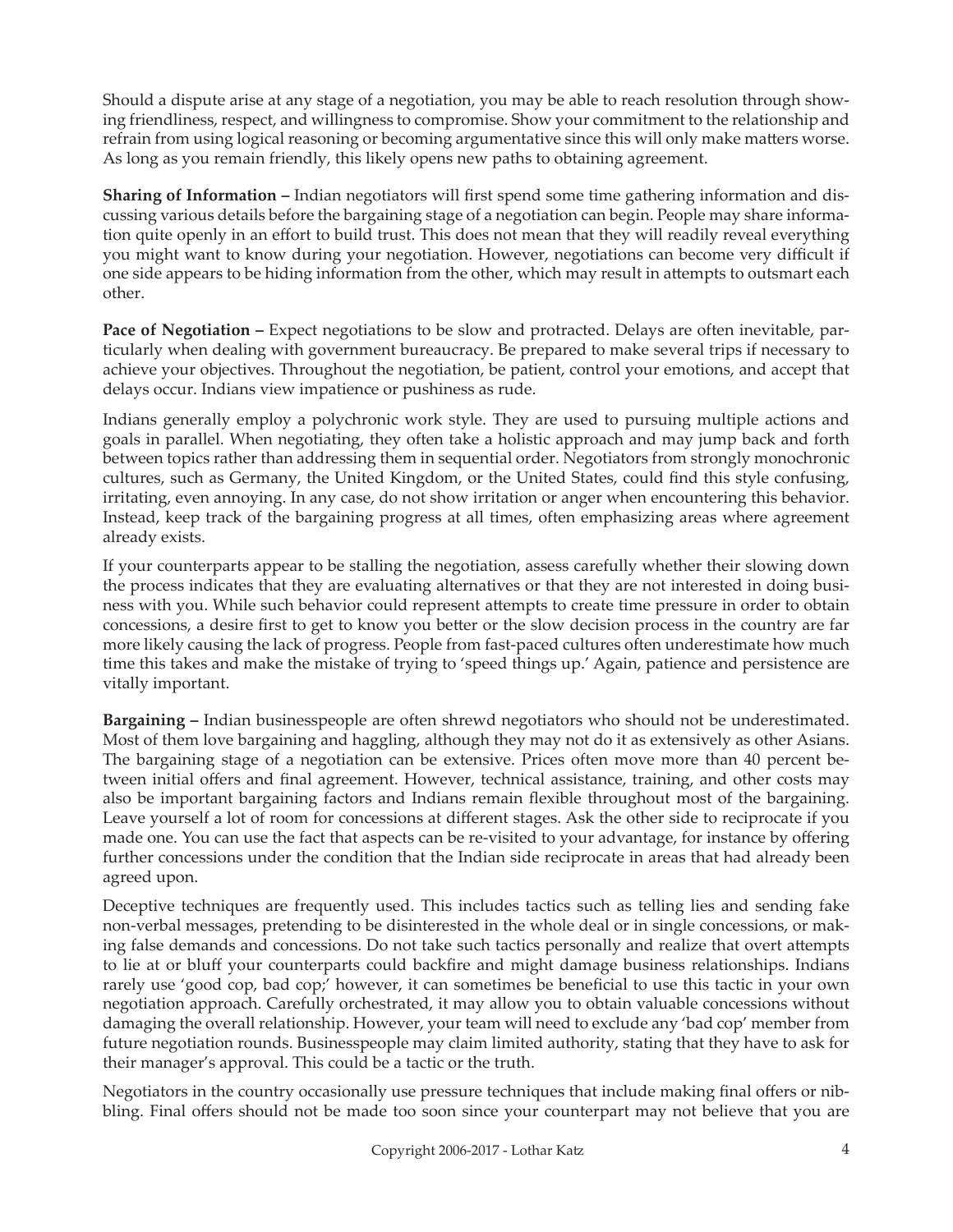serious. Do not use tactics such as applying time pressure or making expiring offers, since Indians could view these as signs that you are not willing to build a long-term relationship. They may choose to terminate the negotiation. Periods of silence in conversations are normal and may not represent an attempt to use it as a negotiation technique. Avoid pressure tactics such as opening with your best offer or showing intransigence, since they cannot be applied effectively without running the risk of causing loss of *face*.

Indian negotiators avoid most aggressive or adversarial techniques since these affect respect and trust. The risk of using any of them yourself is rarely worth the potential gain. As in most strongly relationship-oriented cultures, negotiators may sometimes use emotional techniques such as attitudinal bargaining, attempting to make you feel guilty, grimacing, or appealing to personal relationships. Be cautious when doing this yourself. You might cause the other side to lose *face*, which could damage your negotiating position.

At times, defensive tactics such as blocking or changing the subject, asking probing questions, or making promises may be used by Indians. Unlike many other Asians, Indians may sometimes ask direct questions in order to obtain information. Be cautious not to overdo this yourself, though.

Corruption and bribery are quite common in India's public and private sectors. However, Indians respect companies that have high ethical standards. People may draw the line differently, though, viewing minor payments as rewards for getting a job done rather than as bribes. Also, keep in mind that there is a fine line between giving gifts and bribing. What you may consider a bribe, an Indian could simply view a nice gift. Introducing and explaining your company's policies early on might help, but be careful not to moralize or appear to imply that local customs are unethical.

**Decision Making –** Most companies here tend to be very hierarchical, and people expect to work within clearly established lines of authority. Disagreeing with or criticizing superiors is often viewed as unacceptable. Decision making is a slow and deliberate process in India. Decision makers are usually top executives who consider the best interest of the group or organization. They might consult with others before making the call. Subordinates may be reluctant to accept responsibility. Decision makers also rarely delegate their authority, so it is important to deal with senior executives. They expect to deal with equals. People may not always be open to new ideas. You best chance for success is to give the decider time and do some lobbying with key influencers.

When making decisions, Indian businesspeople usually consider not only universal principles, but also the specific situation. Personal feelings and experiences weigh more strongly than empirical evidence and other objective facts do, but they will consider all aspects. An argument appealing to both feelings and faith is often more convincing to an Indian than one using only objective facts and practical reasons. Indians are willing to take calculated risks if they believe that the rewards are worth it. However, they may frequently attribute both success and failure to environmental factors rather than to individual reasons.

# *Agreements and Contracts*

Capturing and exchanging meeting summaries can be an effective way to verify understanding and commitments. Indians may signal consensus through enthusiastic statements that phrase the agreement in their own words. Interim agreements, even oral ones, are considered binding and usually kept. Nevertheless, it is best to consider only a final contract that has been signed by both parties a binding agreement.

Written contracts should be clear and concise, without too many detailed terms and conditions. Signing the contract is important not only from a legal perspective, but also as a strong confirmation of your Indian partners' commitment.

Legal rights are generally enforceable in India, though the process can be lengthy and cumbersome. You should consult a local legal expert throughout the negotiation or, at the very least, before signing a con-